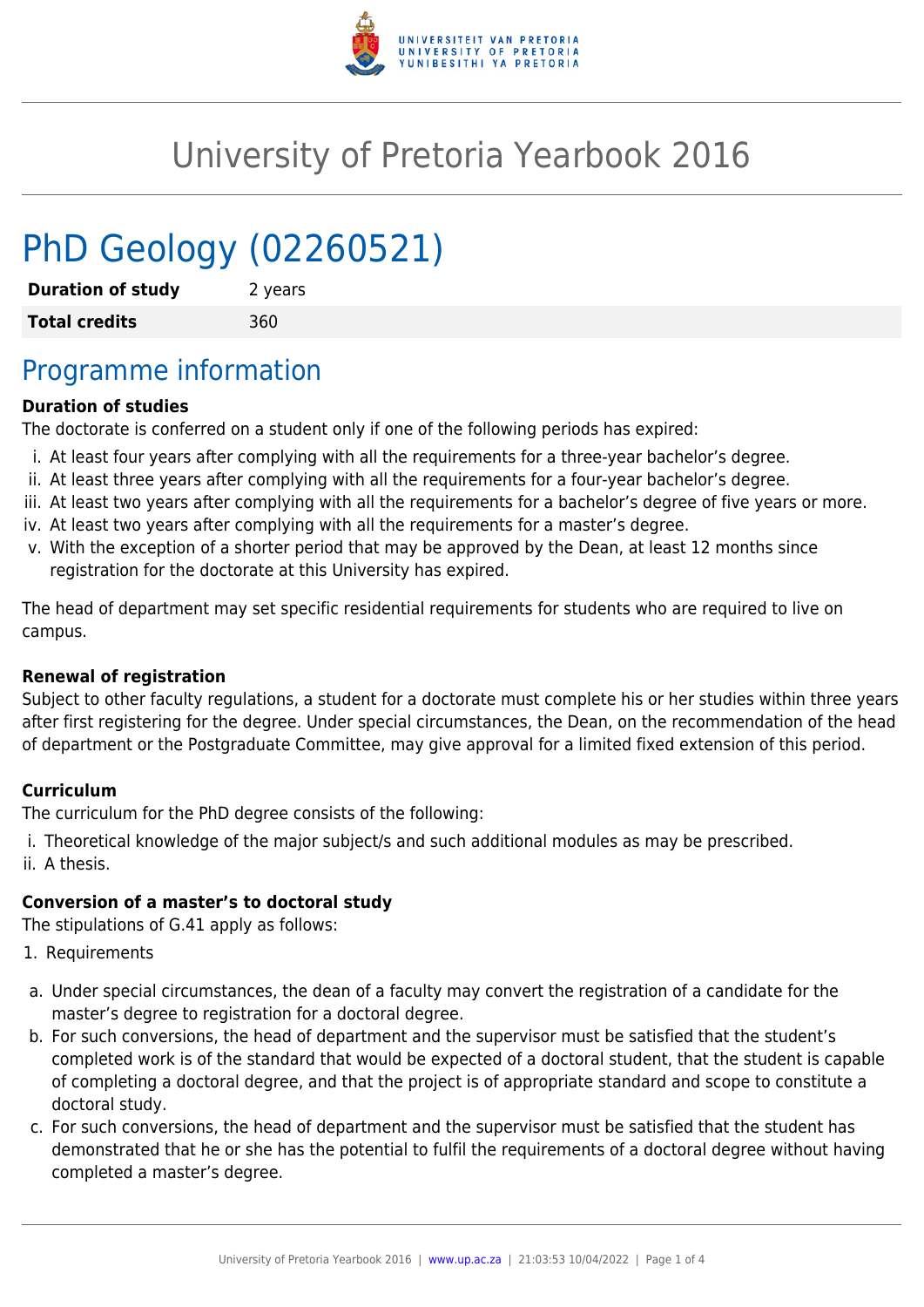

#### 2. Process

- a. Application for conversion may be submitted at any time during the course of study for the master's degree.
- b. The application for the conversion must include the following documentation:
- i. A detailed progress report by the candidate of the work completed for the master's project. The report must provide proof that the results obtained thus far are of such a standard and scientific significance that they justify conversion to a doctoral project. The report should include details of presentations made at conferences and of material that has been submitted for publication and/or published.
- ii. A detailed proposal for the intended doctoral project, written by the candidate, including the objectives of the project.
- iii. A recommendation by the supervisor with specific comments on the ability of the applicant as a potential doctoral candidate as well as the feasibility of the conversion, especially with regard to the information provided by the candidate in his/her reports (items (i) and (ii)).
- iv. A recommendation by the head of department, if he or she is not the supervisor, in which the ability of the candidate as a potential doctoral candidate is confirmed.
- v. If the dean considers it advisable for the faculty, the candidate may be required to present a seminar to the department in support of the application. In this case, the head of department should include a report on this in his or her recommendation.
- c. The application of the candidate, together with the reports and recommendations, is submitted for consideration to the dean, (who may delegate to the Chairperson of the Faculty Postgraduate Committee) for approval. The decision should be submitted to the Faculty Board for approval.

#### **General**

Candidates are required to familiarise themselves with the General Regulations regarding the maximum duration of study and the requirements to submit an article/s for publication.

## Admission requirements

In addition to the requirements of General Regulations G.1.3 and G.62 an appropriate MSc degree is a prerequisite for admission to PhD studies. Additional requirements and conditions can be specified by the Dean on the recommendation of the head of department and the supervisor.

### Examinations and pass requirements

- i. Consult the General Regulations that apply to the calculation of marks.
- ii. In order to obtain the PhD degree the candidate must:
- pass the examinations and the prescribed modules, as determined in the study programme;
- pass the thesis: and
- pass the final examination on the thesis and general subject knowledge.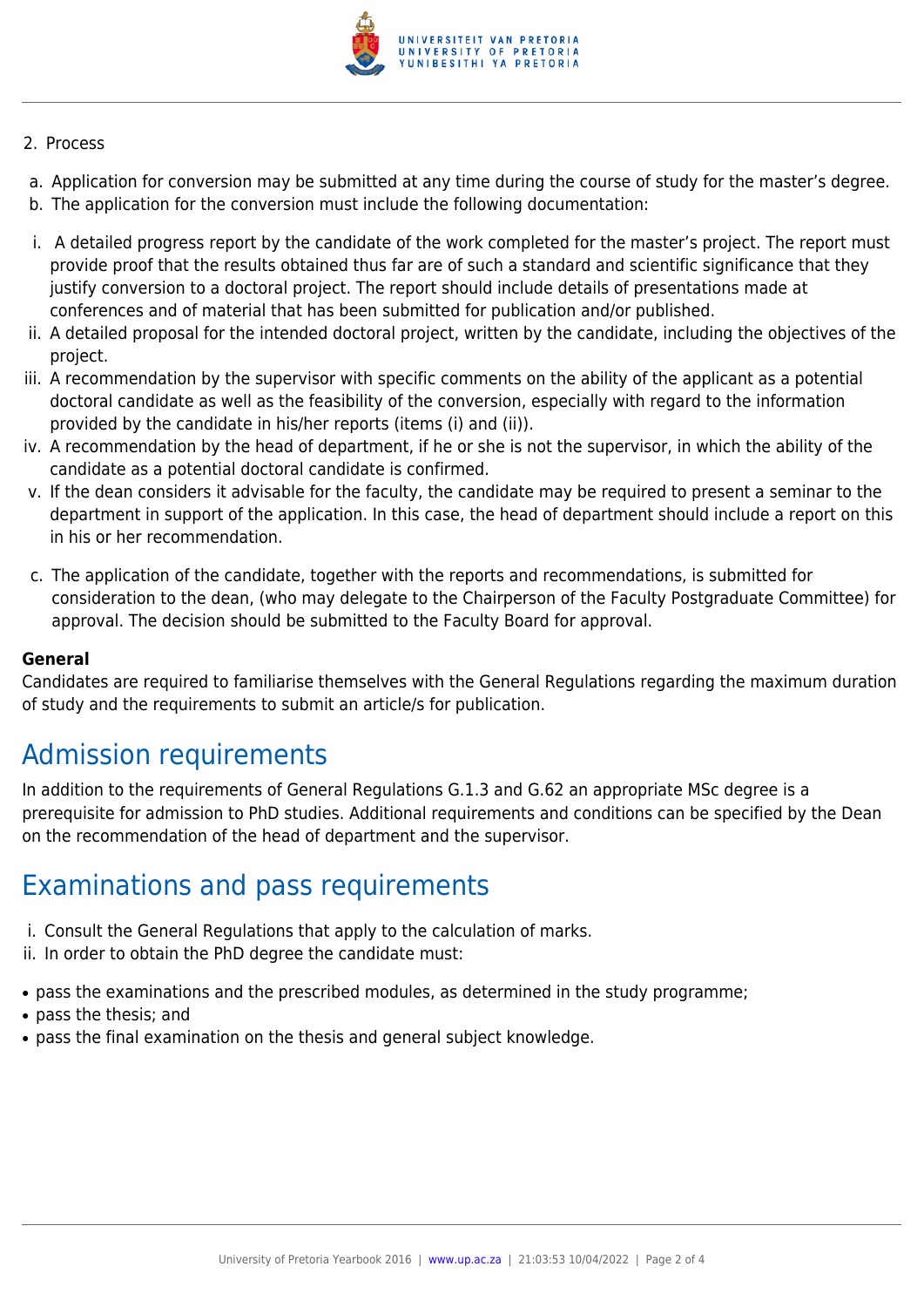

## Curriculum: Year 1

**Minimum credits: 360**

### **Core modules**

[Thesis: Geology 990](https://www.up.ac.za/faculty-of-education/yearbooks/2016/modules/view/GLG 990) (GLG 990) - Credits: 360.00